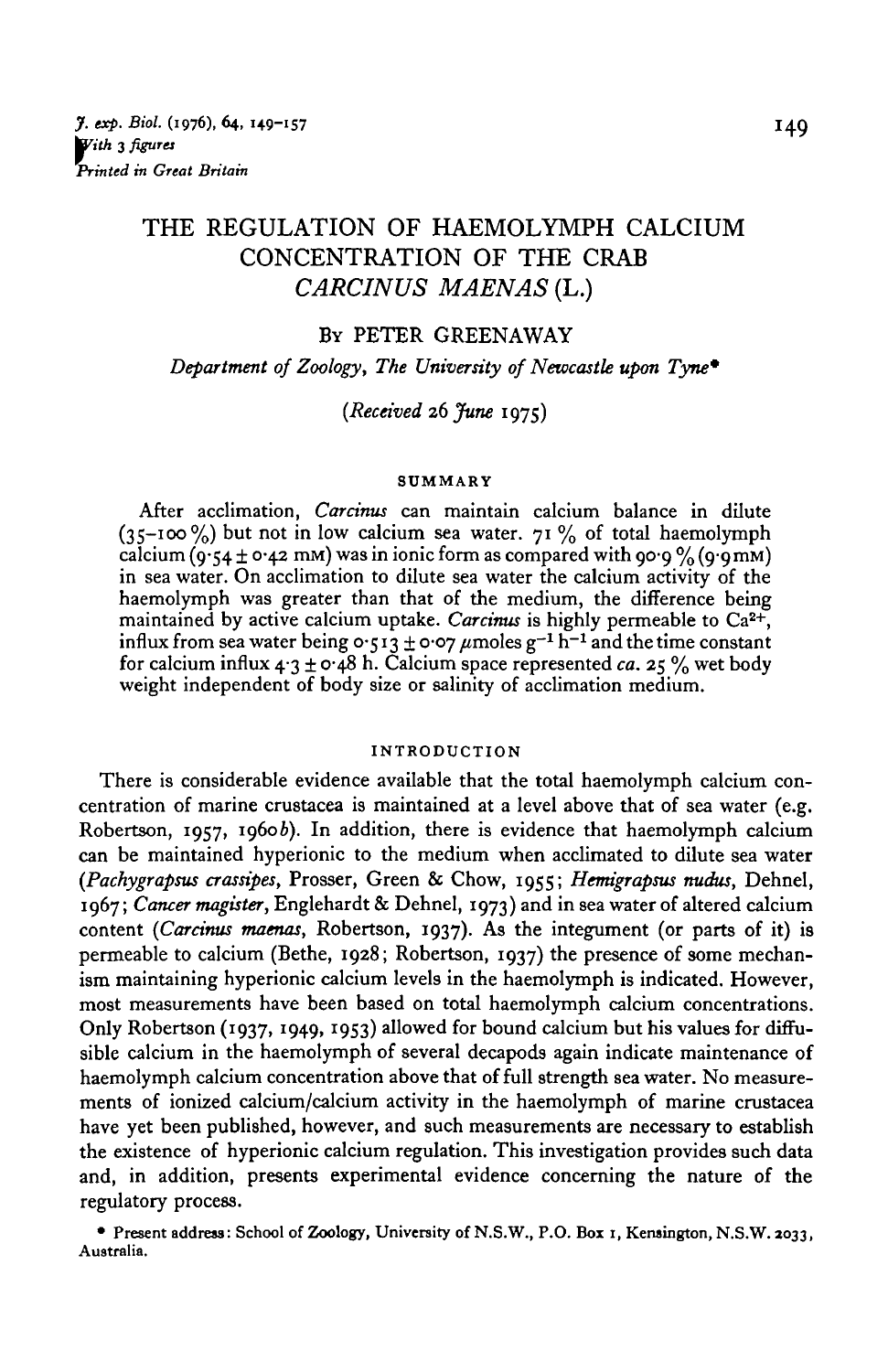#### **MATERIALS AND METHODS**

*Carcinus maenas* was collected between tide marks at Boulmer and Cresswell in Northumberland. Only animals in excess of 20 g body weight were used. Females with eggs were rejected but non-berried females were used. Calcium-free, artificial, sea water contained 29.9 g NaCl, 0.73 gKCl, 4.3 g MgCl,  $6H_2O$ , 7.49 g MgSO<sub>4</sub>, 7H<sub>2</sub>O and o<sub>'I</sub> g NaHCO<sub>s</sub> per 1 distilled water. The calcium concentration was varied by suitably mixing the calcium-free medium with normal sea water. Sea water was obtained from Cullercoats Bay, Northumberland, and had a concentration of 1000 m-osmoles  $1^{-1}$ . <sup>45</sup>Ca was obtained as isotonic CaCl<sub>2</sub> from the Radiochemical Centre Amersham.

Crabs were maintained in sea-water aquaria at 10 °C and fed on fish. Experiments were carried out at  $10 \pm 1$  °C in polystyrene boxes containing aerated experimental media.

Haemolymph was taken from the base of the pereiopods in a pyrex glass pipette and blown out under mineral oil, quantitative samples being taken in 'Drummond microcaps'. Total calcium measurements were made using an EEL 240 atomic absorption spectrophotometer, samples and standards containing  $2.35 \text{ mm } \text{LaCl}_3$ . Ionised calcium was measured as before (Greenaway, 1972) using an Orion calcium electrode. Standards contained cations (as chlorides) at the concentrations expected in samples.

Potential difference was measured with a Vibron electrometer model 33B-2 and two calomel KC1 saturated electrodes which made contact with haemolymph and external medium via Ringer filled bridges. The crabs were held in seawater by a clamp with only the dorsal surface of the carapace above water level and the tip of one bridge inserted into the pericardium through a small hole in the carapace.

Calcium influx was measured as follows. Crabs were acclimated to the relevant media for at least  $3-4$  days and then transferred to a large volume (71) of  $^{46}Ca$ labelled medium. The specific activity of calcium in the haemolymph was followed for several days and from this data the influx was calculated using the equation

$$
SA_{2} = SA_{1} \frac{m_{1}}{m_{1} + m_{3}} \left( 1 - \exp \left( - \frac{m_{1} + m_{3}}{a_{2}} t \right) \right)
$$

(Greenaway, 1971) where  $SA<sub>1</sub>$  and  $SA<sub>2</sub>$  are specific activities of the medium and haemolymph respectively,  $m_1$  the influx from medium to haemolymph,  $m_3$  the flux from haemolymph to exoskeleton,  $t$  the time constant for  $m_1$  and  $a_2$  the number of calcium ions in the haemolymph. The haemolymph volume was measured as the calcium space. A known amount of Ca-45 labelled crab Ringer's solution (usually  $25 \mu$ ) was injected into the pericardium via a hole in the carapace. The crab was then left in moist air for 30 min to allow complete mixing of the injected fluid, and thereafter, haemolymph samples were removed at regular intervals and radioactivity measurements made. Haemolymph radioactivity declined rapidly and exponentially, as <sup>45</sup>Ca exchanged with <sup>40</sup>Ca in the exoskeleton. The radioactivity at zero time was calculated by regression analysis and was used to estimate the space into which injected calcium became distributed.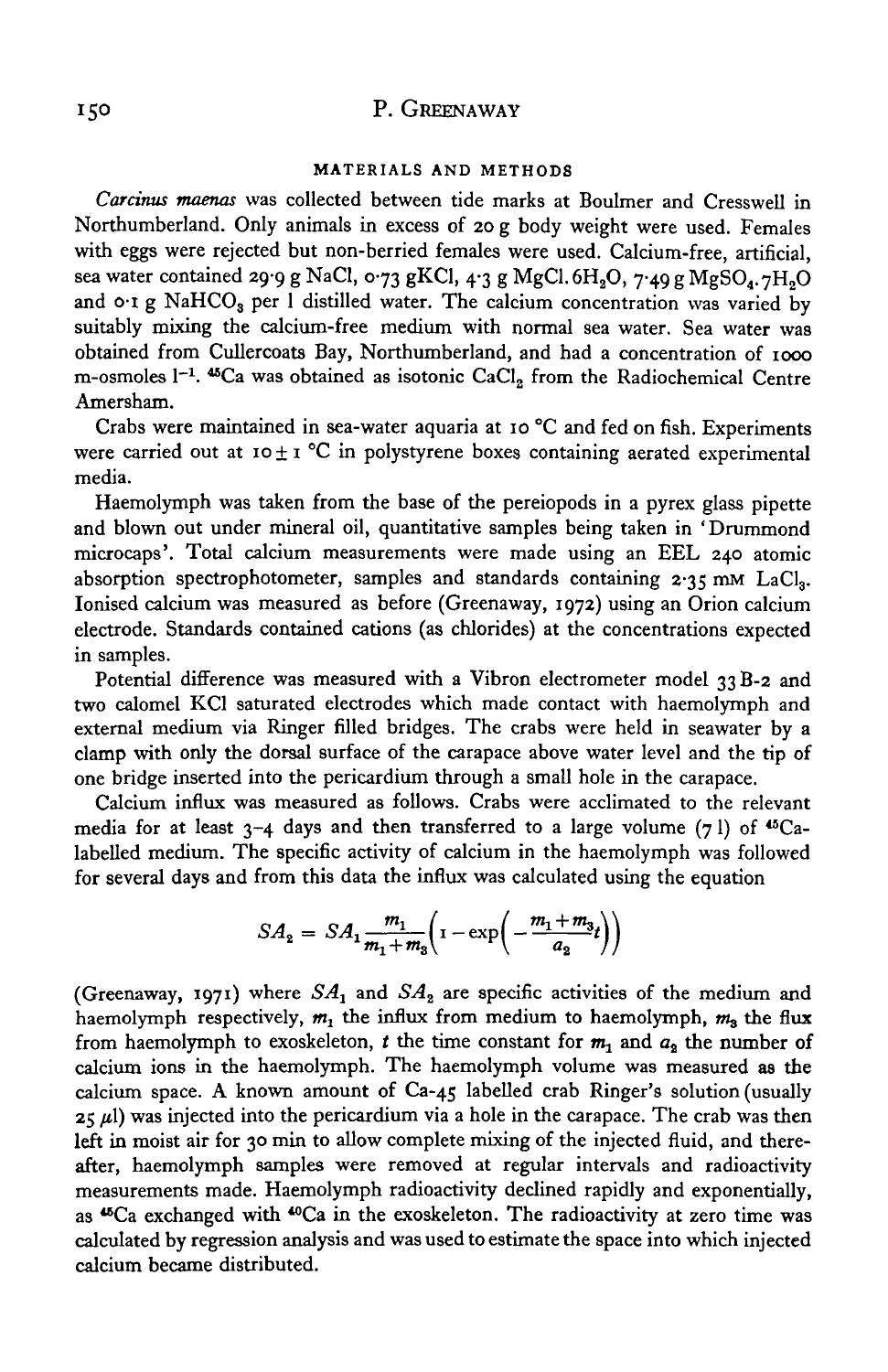

Fig. 1. Regulation of total haemolymph calcium concentration by crabs acclimated to dilute and low calcium sea water. •, *Carcimis* acclimated to dilute sea water; O, *Carcinus* acclimated to low calcium sea water; **△**, *Cancer* acclimated to dilute sea water. All values±s.E. A single point represents the values for 100% and 10 mm-Ca<sup>2+</sup> acclimated Carcinus.

Measurements of radioactivity were made using standard planchetting techniques and an IDL low background, Geiger-Müller counter.

#### RESULTS

#### *Total haemolymph calcium concentration*

Two groups of *Carcinus* were acclimated stepwise to dilute sea water and to low calcium media and their haemolymph calcium measured. Three to four days acclimation were allowed in each solution, new equilibria being reached in 24-48 h. Differences between haemolymph calcium and that of the experimental media have been calculated for the range of media used (Fig. 1). Data are also presented for *Cancer pagurus. Carcinus* acclimated to dilute sea water clearly maintains a haemolymph calcium concentration significantly above that of external media *(P <* o-ooi for each point shown), the difference increasing with increasing dilution. *Carcinus* acclimated to low calcium sea water also regulated haemolymph calcium above that of the medium *(P <* o-ooi for each point) but the difference between haemolymph and sea-water levels remained more or less constant over the range of calcium concentration examined. *Cancer* maintained a lower difference (although still significant at the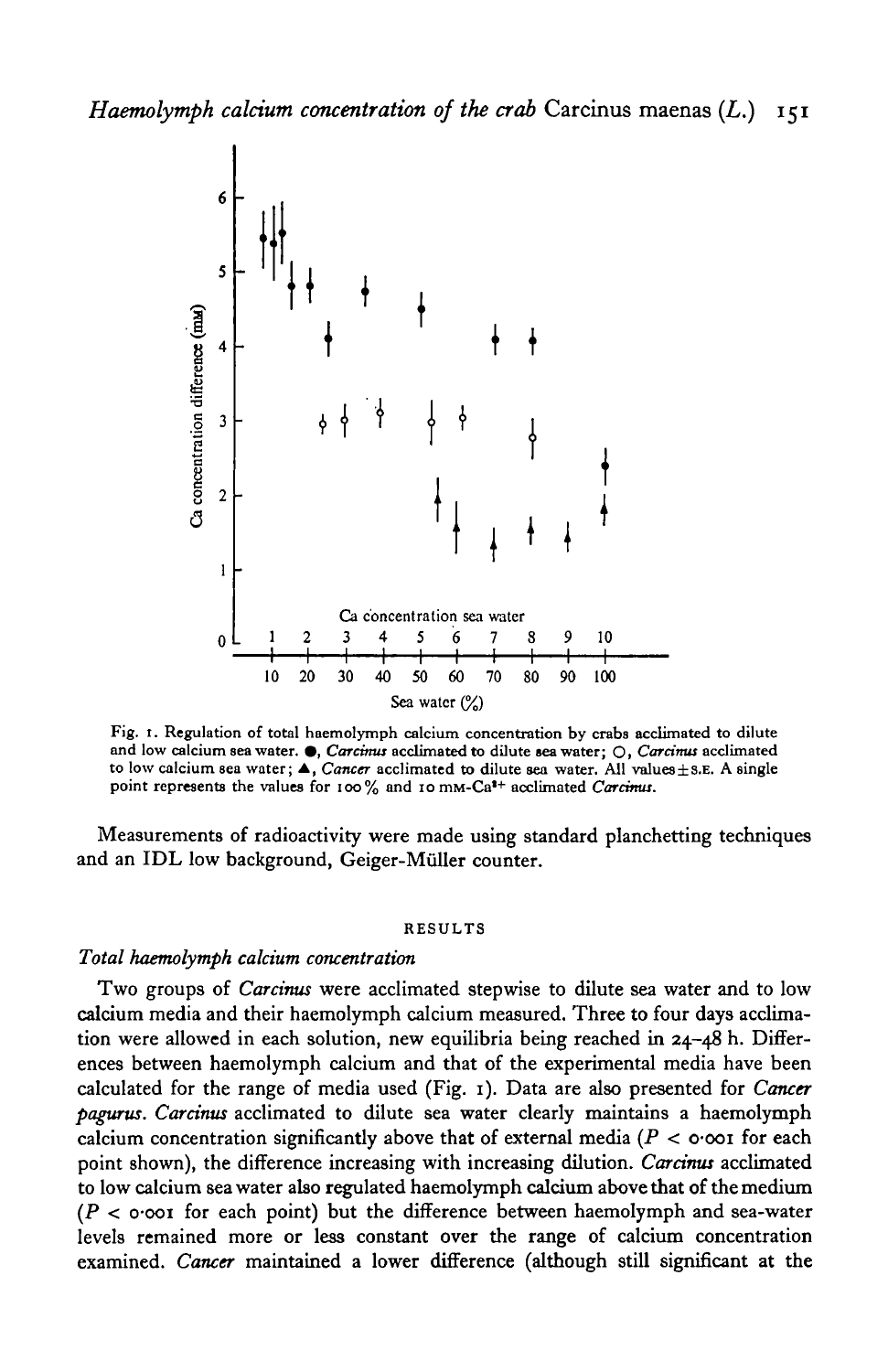|     | Sea-water<br>$Ca \text{ conc. } (mM)$ |         |           | Haemolymph<br>Ca conc. (mM) |                 |                     |
|-----|---------------------------------------|---------|-----------|-----------------------------|-----------------|---------------------|
| %   | Total                                 | Ionized | % Ionized | Total                       | Ionized         | % Ionized           |
| 100 | 0.00                                  | 0.00    | 00.0      | $13.41 \pm 1.07$            | $9.54 \pm 0.42$ | $71.3 \pm 2.5$ (12) |
| 75  | 7.39                                  | 6.62    | 80.7      | $11.62 \pm 0.18$            | $7.94 \pm 0.15$ | $68.2 \pm 1.6$ (30) |
| 50  | 5.10                                  | 4.55    | 89.3      | $9.60 \pm 0.21$             | $5.47 \pm 0.18$ | $57.1 \pm 1.6$ (23) |
| 35  | –                                     |         |           | $8.52 \pm 0.20$             | $5.75 \pm 0.21$ | $67.8 \pm 2.4(19)$  |
| 25  | 2.66                                  | 2.28    | 85.6      | $6.11 \pm 0.20$             | $4.68 \pm 0.17$ | $76.7 \pm 2.1$ (11) |
| 15  |                                       |         |           | $6.75 \pm 0.47$             | $3.67 \pm 0.31$ | $55.2 \pm 3.1(13)$  |

Table i. *Ionized and total calcium concentration in the haemolymph of crabs acclimated to dilute sea water*

Values are means  $\pm$  s.E. Figures in parentheses indicate number of animals sampled.

o-ooi level), haemolymph being 1-2 mM higher in calcium concentration than the medium over the range  $50$ -100 % sea water.

Total calcium concentration in the hamolymph for crabs in 100 % sea water was  $12.8 \pm 0.28$  mM, a value similar to that found by previous workers (Robertson, 1937; Webb, 1940; Riegel & Lockwood, 1961). Values given by Lockwood & Riegel (1969), however, are in error apparently being given in m-equiv. 1<sup>-1</sup> although expressed as mM. Even after conversion to mM units their values appear to be lower than normal, means in some cases being lower than sea-water calcium levels.

### *Ionized calcium concentration*

Measurements of ionized calcium concentration in haemolymph and experimental sea-water media have been made for *Carcinus* (Table 1). Activity values for *Cardnus, Cancer* and sea water are shown in Fig. 2. Different groups of crabs were used in each dilution. Ionized calcium/calcium activity was maintained above that of the medium in all solutions to which crabs were acclimated although the difference was not significant in 100 % (P > 0.35), 75 % (P > 0.05) or 50% (P > 0.2) sea water. The difference was highly significant at lower dilutions. Ionized calcium/calcium activity values for  $50\%$ sea-water acclimated crabs were lower than expected from the other values. This was not an artifact caused by the use of different crabs at each sea-water dilution as further measurements on a single group of crabs, acclimated to 75%, 50% and 35% sea water in turn, gave near identical results. Values for ionized calcium in the haemolymph are lower than those for diffusible calcium (Robertson, 1937), indicating that it is not only large protein molecules which are responsible for complexing calcium but also smaller ones which can penetrate dialysis membranes. No trends were observed in the level of non-ionized calcium in crabs adapted to dilute media and it is probable that it is regulated passively by the level of calcium complexing substances in the blood.

The concentration of ionized calcium in sea water was 91  $\%$  of total calcium so 9  $\%$ must have been complexed by inorganic anions. Experiments with standard solutions containing sulphate, as well as chloride ions, indicated that sulphate ions at sea-water concentrations would complex *ca.*  $7\%$  of the total calcium. Thus the remaining  $2\%$ is probably associated with bicarbonate, carbonate, phosphate and other inorganic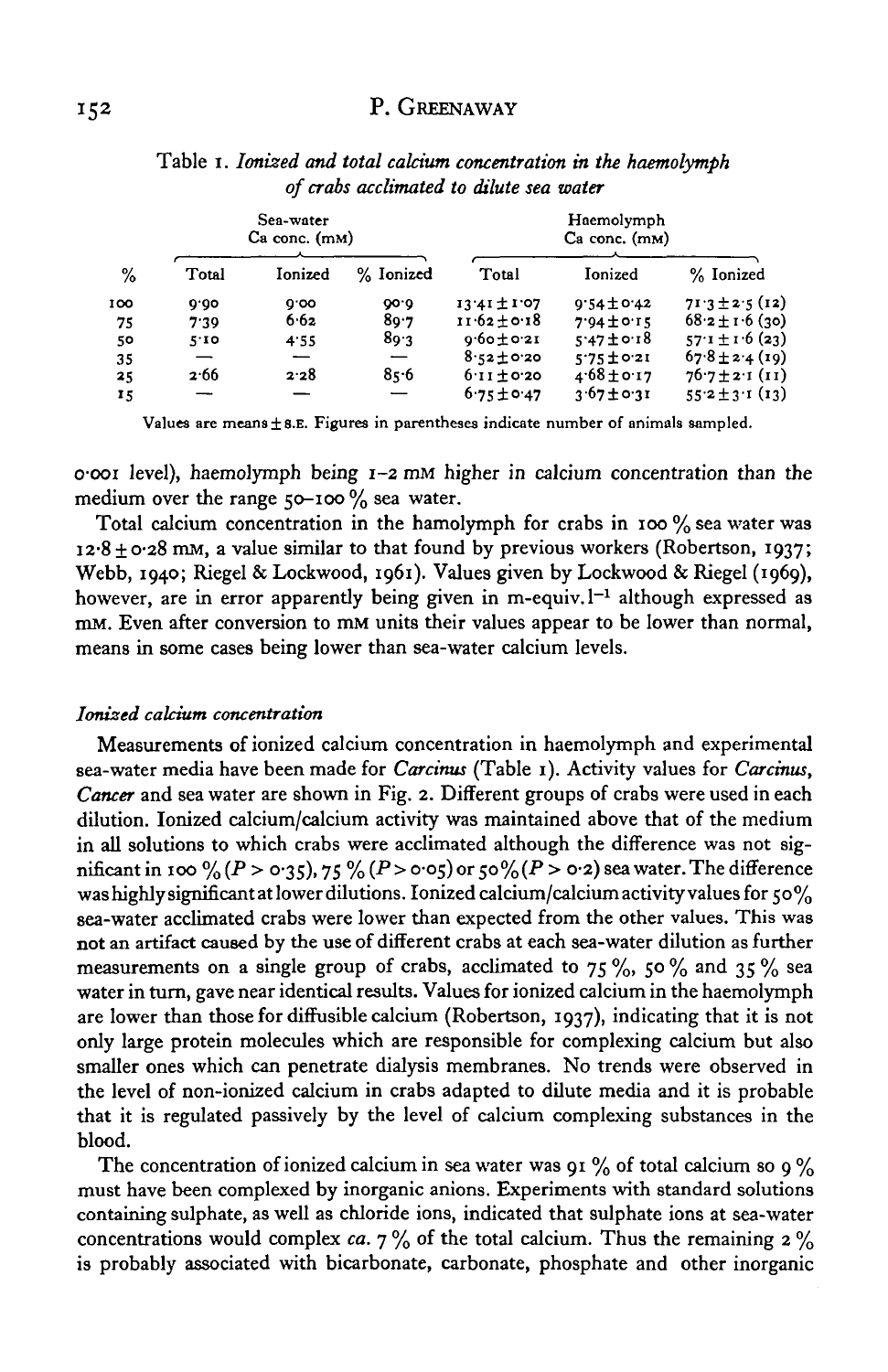*Haemolymph calcium concentration of the crab* Carcinus maenas (L.) 153



Fig. 2. Calcium activity in sea water and in the haemolymph of crabs acclimated to dilute sea water. 9, Sea-water calcium activity; O, Calcium activity in *Carcinus* haemolymph ±s.B.



Fig. 3. Measured P.D. and calculated equilibrium potentials across **the** body surface of *Carcinus.* Equilibrium potentials were calculated using calcium activity values from **Fig.** 2 recalculated as m-moles kg<sup>-1</sup> water.  $\bullet$ , Calculated equilibrium potentials; O, measured potential differences  $\pm$  s.E.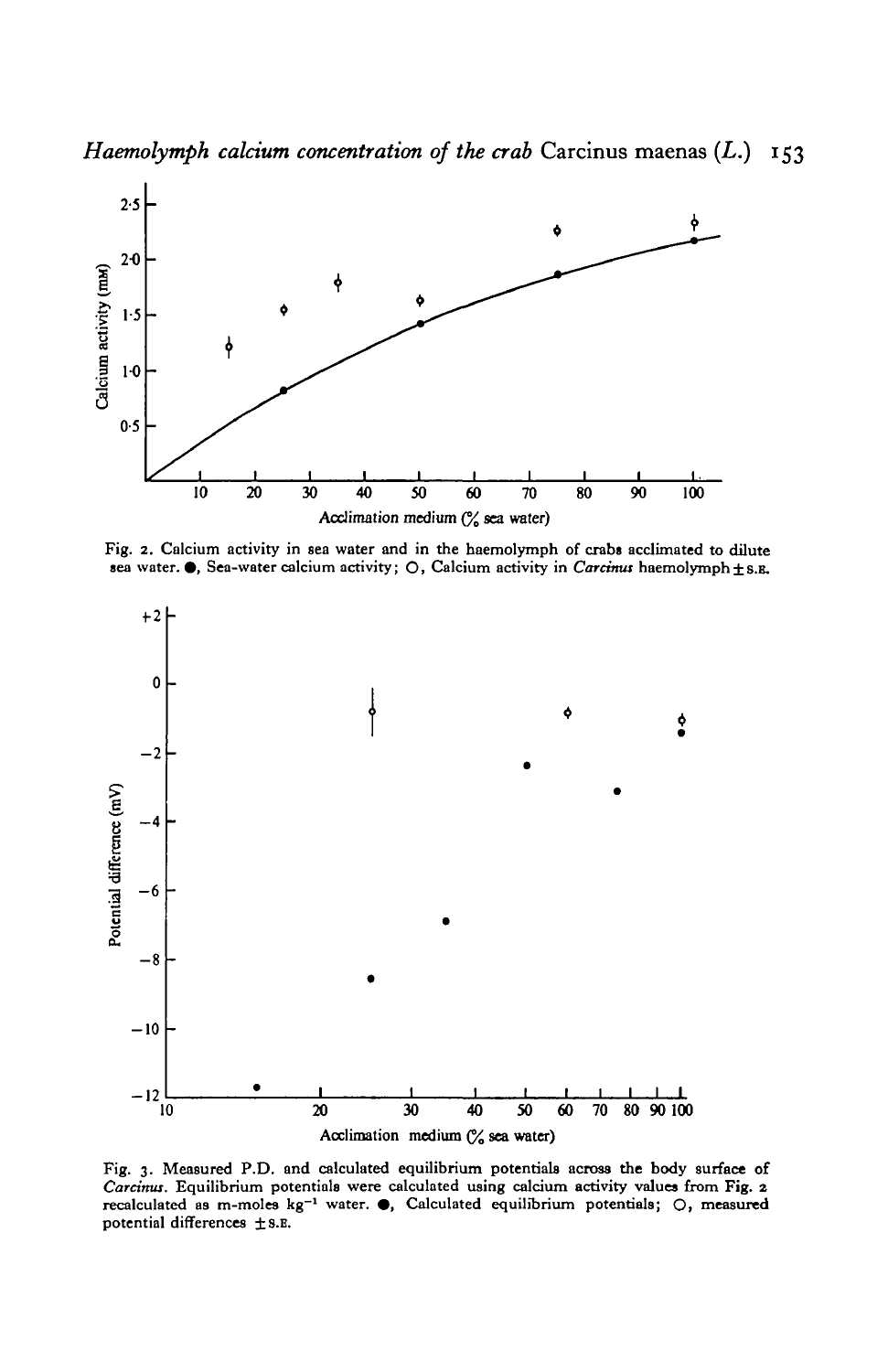|                  | Ca flux ( $\mu$ moles $g^{-1}$ h <sup>-1</sup> ) |                  |                   |
|------------------|--------------------------------------------------|------------------|-------------------|
| Sea water<br>(%) | т,                                               | $m_{\bf 1}$      | t(h)              |
| 100              | $0.513 \pm 0.02$                                 | $0.280 + 0.06$   | $4.3 \pm 0.48(8)$ |
| 75               | $0.434 + 0.10$                                   | $0.472 \pm 0.12$ | $4.2 \pm 0.53(8)$ |
| 50               | $0.122 \pm 0.01$                                 | $0.275 \pm 0.04$ | $6.3 \pm 0.67(8)$ |
| 35               | $0.133 + 0.02$                                   | $0.341 \pm 0.05$ | $4.2 \pm 0.41(6)$ |

#### Table 2. *Calcium influx values*

Values are means  $\pm$  s.g. Figures in parentheses represent number of measurements.

anions. At the lower sulphate concentrations found in haemolymph  $CaSO<sub>4</sub>$  complexes represent about 0-2 mM of the non-ionized calcium.

#### *Electrochemical potential across the body wall*

The potential difference across the body wall of *Carcinus* was measured and compared with calculated equilibrium potentials for calcium (Fig. 3). Crabs acclimated to 100 % sea water were in calcium equilibrium with the medium. In dilute sea water there was a small electrochemical gradient favouring calcium loss from the haemolymph and this was particularly marked in media of less than 50  $\%$  sea water. Thus, in dilute media maintenance of haemolymph calcium by uptake from the water would require active transport of calcium.

### *Calcium balance*

Calcium balance in crabs acclimated to various sea-water dilutions  $(35 - 100\%)$  was followed using small volumes of water. In most cases crabs maintained calcium balance with the medium although a few crabs showed a small net loss. In crabs acclimated to low calcium sea water, balance was not maintained in media containing 7.5 mm-Ca or less, a continual net loss to the medium occurring. A similar lack of balance by *Carcinus* was demonstrated by Robertson (1937); crabs placed in calcium-free sea water continued to lose calcium to the medium even when the external calcium concentration reached 5 mm.

#### *Calcium influx*

Calcium influx was measured to determine whether calcium uptake increased after acclimation to dilute sea water. Variability of calcium influx between crabs was high (Table 2) and effectively obscured any increase in calcium transport that may have occurred in dilute media; this would in any case have been small in relation to the passive flux. With the method used for measuring calcium influx it was possible to make only one measurement per crab. This precluded the use of successively acclimated single crabs to eliminate individual variability. Measurements of calcium net loss also proved inconclusive. Values for the time constant for calcium influx, *t,* are included in Table 3 to emphasize the high permeability of the crabs to calcium ions suggested by the above data (Fig. 1) and previous measurements by other workers (Bethe, 1928; Robertson, 1937).

To measure calcium influx it was necessary to know the space in which calcium was distributed within *Carcinus.* Calcium space was measured in crabs acclimated to both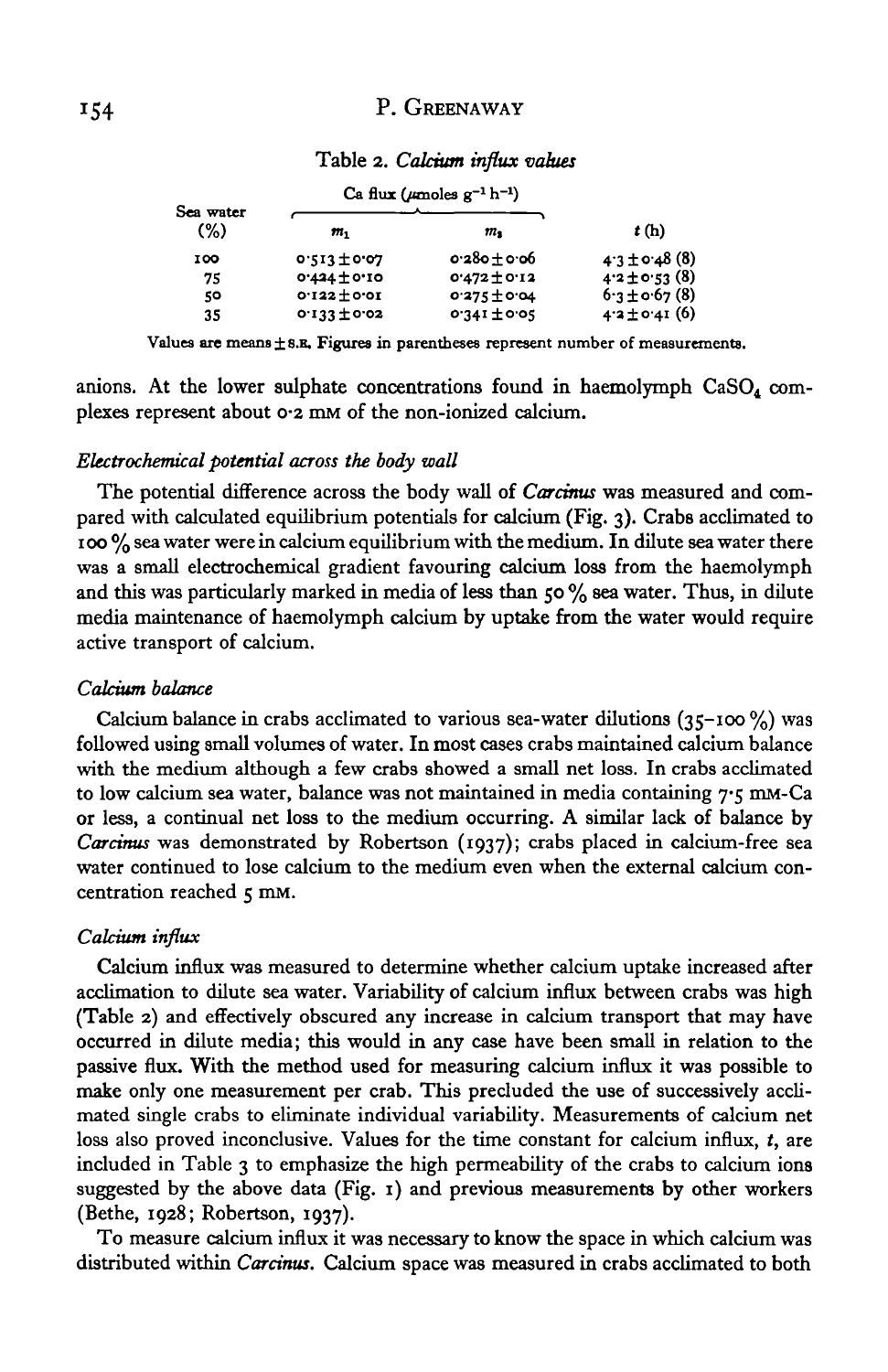| Animal<br>no. | Weight<br>(g)     | Ca space<br>(m)                      | Ca space<br>$(\%$ body wt.) ( <i>µmoles</i> $g^{-1}$ h <sup>-1</sup> ) | Ca efflux                                  |
|---------------|-------------------|--------------------------------------|------------------------------------------------------------------------|--------------------------------------------|
|               |                   |                                      |                                                                        |                                            |
|               |                   | (A) Acclimated to 100 $\%$ sea water |                                                                        |                                            |
| 97            | $28$ o M          | 7.03                                 | 25.3                                                                   | 0.769                                      |
| 98            | 20.0 F            | 5.79                                 | 28.9                                                                   | 0.713                                      |
| 101           | 43.9 M            | 11.36                                | 25.9                                                                   | 0.748                                      |
| 102           | 39.2 M            | 10.29                                | 26.2                                                                   | 0.534                                      |
| 103           | 48.3 M            | 13.93                                | 28.8                                                                   | 0.592                                      |
| 104           | 30.0 M            | 6.76                                 | 22.5                                                                   | 0.557                                      |
| 105           | 44.0 M            | 9'45                                 | 21.5                                                                   | 0.500                                      |
| 106           | 20.6 <sub>M</sub> | 4.88                                 | 23.7                                                                   | 0.759                                      |
| 107           | 22.1 M            | 6.10                                 | 27.6                                                                   | 0.679                                      |
| το8           | 24.5 M            | 7.30                                 | 20.8                                                                   | 0.882                                      |
| Mean          |                   |                                      | $26.0 \pm 0.9$ S.E.                                                    | o.674±o.04 s.E.                            |
|               |                   | (B) Acclimated to $50\%$ sea water   |                                                                        |                                            |
| 109           | 32.6 F            | 8.57                                 | 26.3                                                                   | 0.596                                      |
| 110           | 24.2 M            | 4.03                                 | 20.4                                                                   | 0.720                                      |
| 111           | 45.6 M            | 11.14                                | 24.4                                                                   | 0.470                                      |
| 112           | 16.5 M            | 4.14                                 | 25.1                                                                   | 0.724                                      |
| 113           | 33.5 M            | 7.06                                 | 21:1                                                                   | 0.461                                      |
| Mean          |                   |                                      |                                                                        | $23.4 \pm 1.16$ 8.E. 0.594 $\pm$ 0.06 S.E. |

Table 3. *Calcium space in crabs*

Ca efflux was calculated using the relation efflux  $=(a_i/t)$ . M and F indicate sex of crabs used.

100  $\%$  and 50  $\%$  sea water. The values (Table 3) indicate a calcium space equivalent to *ca.* 25 % wet body weight, largely independent of both body size and salinity over the range used. These values compare with inulin space values of  $19.4\%$  (Binns, 1969), 18-20 % (Siebers & Lucu, 1973); amaranth space 36 % (Siebers & Lucu, 1973); sodium diatrizoate space 19.2% (Riegel et al. 1974). Injected <sup>45</sup>Ca, therefore, distributed itself in a larger volume than insulin or diatrizoate but in a smaller volume than amaranth.

#### DISCUSSION

The above data show that during intermoult *Carcinus* is in calcium equilibrium when acclimated to 100% sea water. Robertson (1937, 1960a) has made several suggestions concerning the mode of regulation of haemolymph calcium concentration in *Carcinus* in 100 % sea water. The present evidence indicates that his earlier view, that diffusible calcium was in equilibrium and total calcium maintained above ambient by protein binding of calcium ions, was substantially correct.

When *Carcinus* is acclimated to dilute sea water the situation is not so clear. The evidence presented is strongly against a passive regulation of calcium ions due either to impermeability of the cuticle or to utilization of calcium from the exoskeleton. However, no direct evidence has been obtained to demonstrate that regulation is achieved by increased uptake from the medium. Nevertheless, this is the only other possibility and such uptake, being against an electrochemical gradient, would involve active transport of calcium.

In crabs acclimated to low-calcium sea-water media a calcium net loss was observed, the haemolymph level being maintained above that of the medium by only  $2.5-3.0$  mm (a difference probably representing the bound calcium fraction.) On the other hand,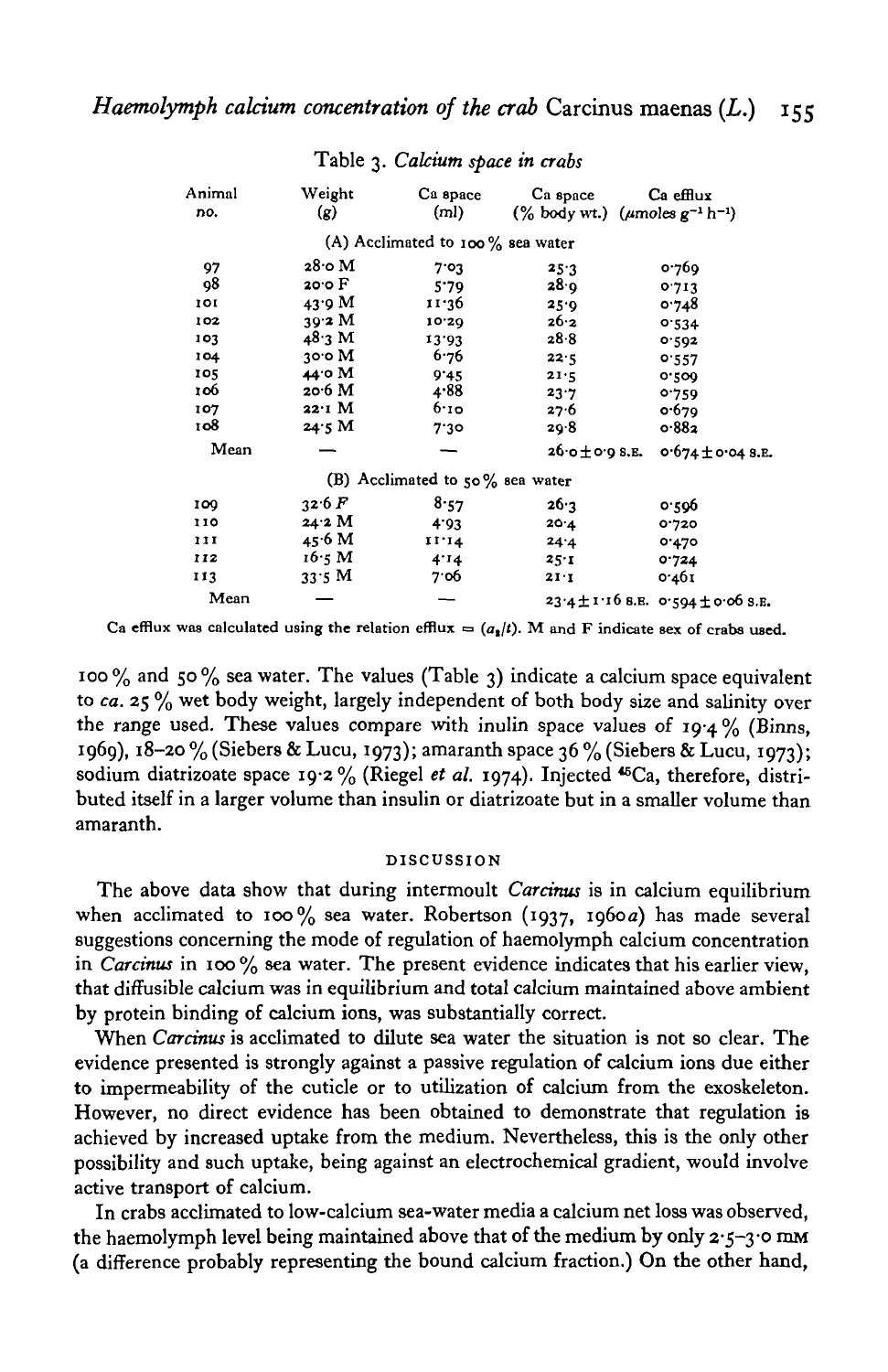crabs acclimated to dilute sea water regulated the ionized calcium in the haemolymph. It would seem likely, therefore, that regulation of haemolymph ionized calcium is a result of a drop in external salinity rather than of calcium concentration. *Cancer* acclimated to dilute sea water appears to behave in similar fashion to *Carcinus* in low calcium sea water.

A remarkable feature of calcium regulation in *Carcinus* is the very high permeability to calcium ions. The time constant for calcium influx of  $4.3$  h is considerably lower than that of 7-1 h for sodium (Shaw, 1961). *Carcinus,* therefore, exhibits a greater permeability to calcium ions than to sodium ions despite the larger hydrated ion of the former. As crabs in 100  $\%$  sea water are in calcium equilibrium it is probable that most of the measured influx is due to a  $i : i$  exchange process between internal and external calcium pools. A large exchange also occurs between tissue (exoskeleton) and haemolymph calcium pools (see  $m<sub>3</sub>$  values in Table 2).

Robertson (1937, 1960b) reported elevated and reduced total calcium levels in the haemolymph of premoult and postmoult *Carcinus* respectively. Data for diffusible calcium in soft crabs indicated that both diffusible and total calcium levels were reduced in postmoult. Measurements of ionized calcium at these stages are necessary to determine whether ionized as well as total calcium is altered, especially as the former has been shown to remain constant throughout the intermoult cycle in another decapod (Greenaway, 1974a, *b).* This information would have an important bearing both on the energetics of calcium absorption in postmoult crabs and on calcium elimination in premoult stages.

I with to thank Dr P. Zanders for the use of his potential difference measurements shown in Fig. 3.

#### **REFERENCES**

- **BETHE, A. (1928). Ionendurchlassigkeit der Karperoberflache von wirbellosen Tieren des Meeres als Ursache der Giftigkeit von Seewasser abnormer Zussammensetzung.** *Pflugers Arch. get. Physiol.* **aar, 344-02-**
- **BINNS, R. (1969). The physiology of the antennal gland of** *Carcinus mamas* **(L.). II. Urine production rates.** *J. exp. Biol.* **55, n-16 .**
- **DEHNEL, P. A. (1967). Osmotic and ionic regulation in estuarine crabs. In** *Estuaries* **(ed. G. H. Lauffe). AAAS Pub. no. 83, Washington.**
- **ENGLEHARDT, F. R. & DEHNEL, P. A. (1973). Ionic regulation in the Pacific edible crab,** *Cancer magister* **(Dana).** *Can. J. Zool.* **51, 735-43.**
- **GREENAWAY, P. (1971). Calcium regulation in the freshwater mollusc,** *Limnaea stagnalis* **(L.) (Gastro**poda: Pulmonata). II. Calcium movements between internal calcium compartments. *J. exp. Biol.* 54, **609-20.**
- **GREENAWAY, P. (1972). Calcium regulation in the freshwater crayfish** *Austropotamobius pallipes* **(Lereboullet). I. Calcium balance in the intermoult animal.** *J. exp. Biol.* **57, 471-87.**
- **GRBENAWAY, P. (19740). Calcium balance at the premoult stage of the freshwater crayfish** *Austropotamobius pallipes* **(Lereboullet).** *J. exp. Biol.* **61, 37-34.**
- **GREENAWAY, P. (19746). Calcium balance at the postmoult stage of the crayfish** *Austropotamobius pallipes* **(Lereboullet).** *J. exp. Biol.* **61, 35-46.**
- **LOCKWOOD, A. P. M. & RIEGEL, J. A. (1969). The excretion of magnesium by** *Carcinus maenas. J. exp. Biol.* **51, 575-89-**
- **PROSSER, C. L., GREEN, J. W. & CHOW, T. J. (1955). Ionic regulation in** *Pachygrapsus. Biol. Bull. mar. biol. Lab., Woods Hole* **109, 99-107.**
- **RIEGEL, J. A. & LOCKWOOD, A. P. M. (1961). The role of the antennal gland in the osmotic and ionic regulation of** *Carcinus maenas. J. exp. Biol.* **38, 491-9.**
- **RIEGEL, J. A., LOCKWOOD, A. P. M.( NORFOLK, J. R. W., BULLETD, N. C. & TAYLOR, P. A. (1974). Urinary bladder volume and the reabaorption of water from the urine of crabs.** *J. exp. Biol.* **60,167—81.**